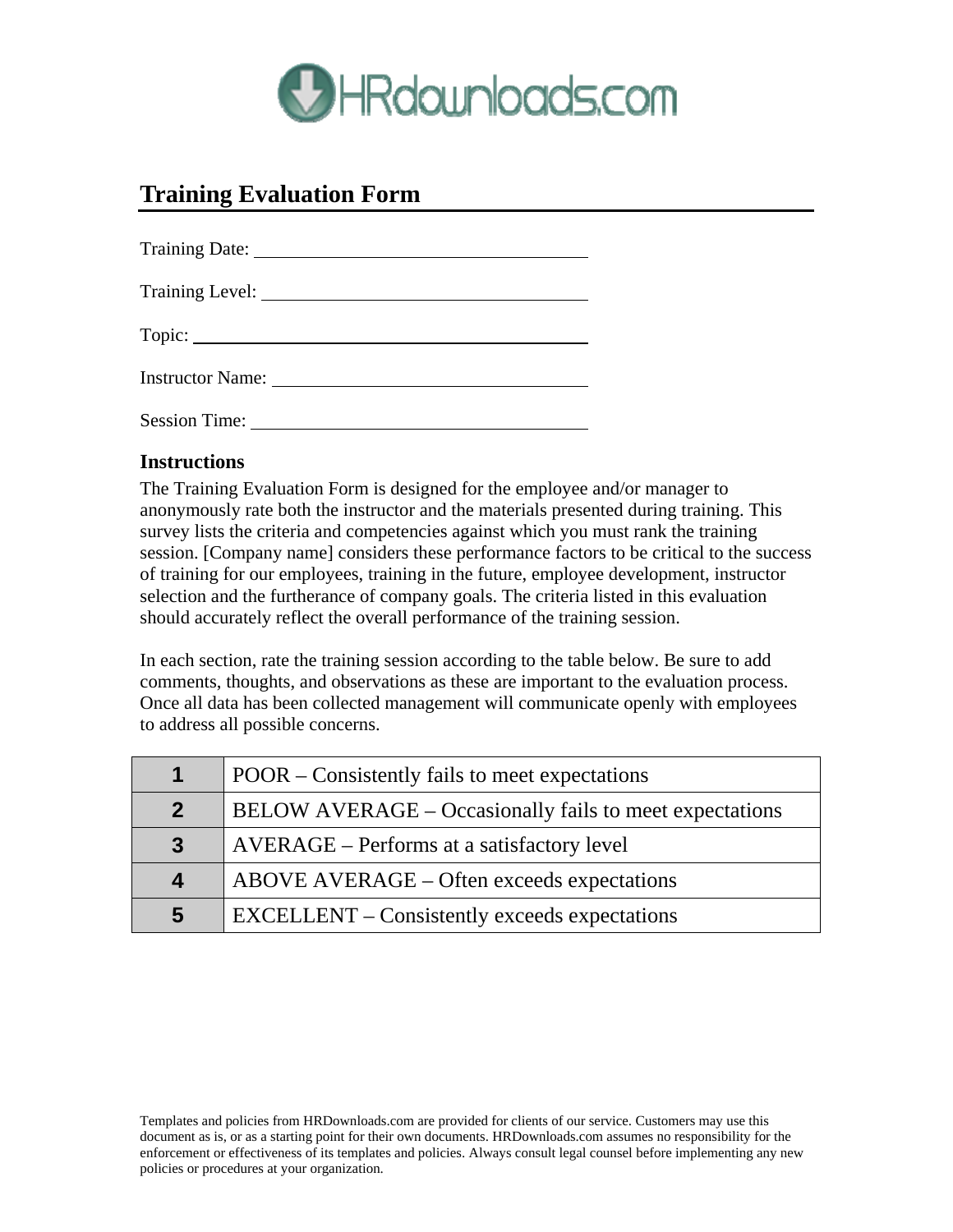

| <b>Instructor</b>                                                     |  |  |
|-----------------------------------------------------------------------|--|--|
| Employees must judge the overall effectiveness of the instructor.     |  |  |
| 1. The instructor was knowledgeable about the subject matter.         |  |  |
| 2. The instructor was well prepared.                                  |  |  |
| 3. The instructor's presentation style made the topic interesting.    |  |  |
| 4. Overall, the instructor was effective.                             |  |  |
| 5. I would recommend the instructor.                                  |  |  |
| 6. The instructor motivated, inspired and instilled knowledge.        |  |  |
| 7. The instructor effectively imparted their knowledge.               |  |  |
| 8. The instructor demonstrated trouble shooting skills and abilities. |  |  |

## **Content and Delivery**

**Employees must judge the overall effectiveness of the training materials and delivery.** 

| 1. Topic objectives were clearly defined.                                    |  |
|------------------------------------------------------------------------------|--|
| 2. All defined topic objectives were met.                                    |  |
| 3. Topic materials were relevant.                                            |  |
| 4. Topic materials were accurate.                                            |  |
| 5. Information was presented at an appropriate level.                        |  |
| 6. Topic discussions and student interactions were useful and<br>productive. |  |
| 7. Overall quality and presentation of the topic.                            |  |

Templates and policies from HRDownloads.com are provided for clients of our service. Customers may use this document as is, or as a starting point for their own documents. HRDownloads.com assumes no responsibility for the enforcement or effectiveness of its templates and policies. Always consult legal counsel before implementing any new policies or procedures at your organization.